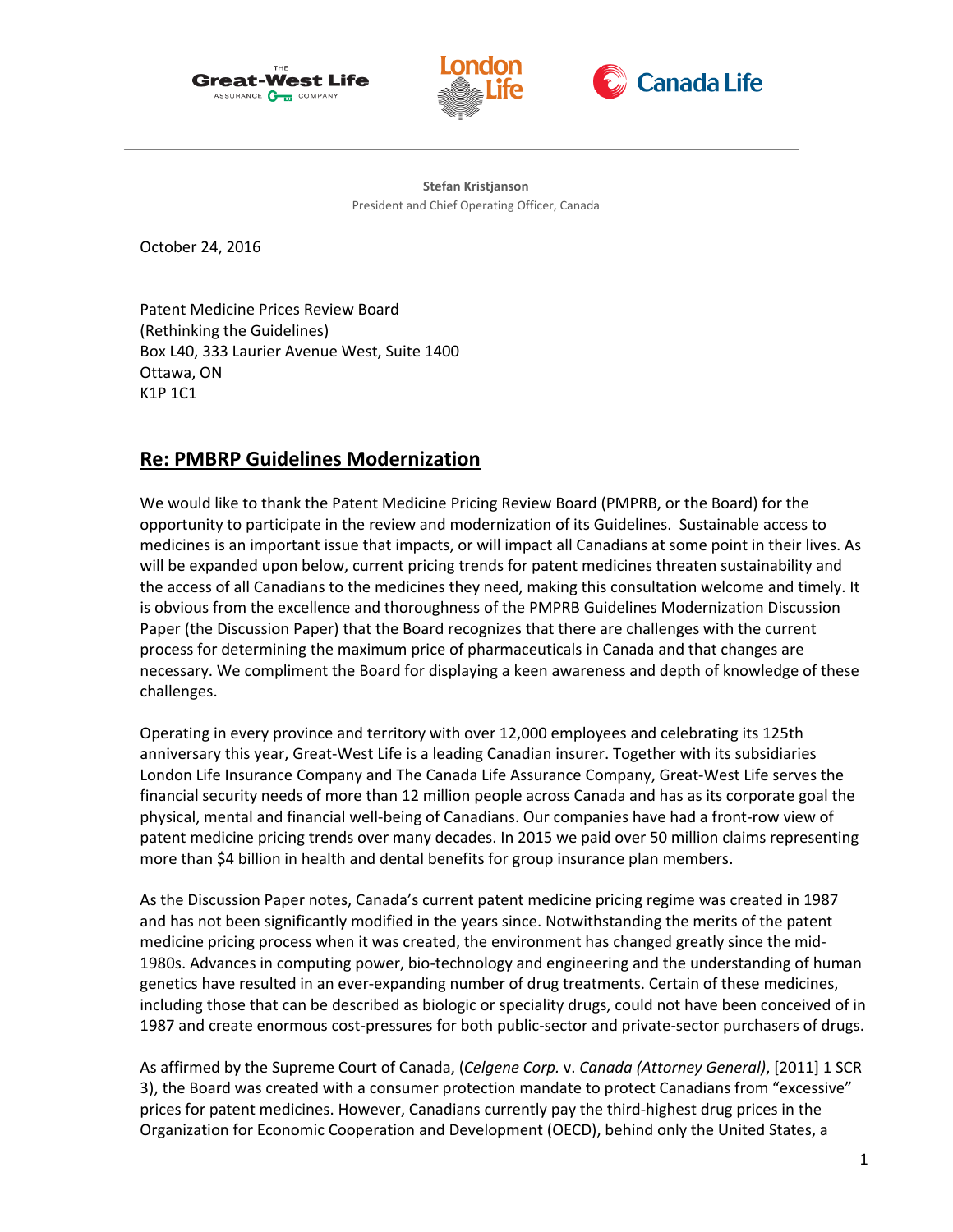noted outlier in drug pricing policy, and Germany. The Board was also created as a type of *quid pro quo* for the extension of greater patent protection to brand name drug manufacturers based upon an understanding that a lengthier patent protection period would result in greater levels of pharmaceutical research and development spending in Canada. As pointed out in the Discussion Paper, empirical analysis demonstrates that this has not been the case. It is therefore clear that Canada's current patent medicine pricing system is failing to meet its public policy objectives. We believe that the Board recognizes this as well. While this current exercise is limited to a modernization of the Guidelines, we are of the view that a broader review of the Board, its enabling legislation and associated regulations are necessary. Such a review should be ambitious and consider how countries such as the United Kingdom, the Netherlands, New Zealand, Australia and other international peers address these challenging issues. Many OECD countries have lower prices despite smaller markets. There may not be one best system to emulate, but by seeking global best practices and involving all stakeholders in the discussion, a solution can be found that allows all Canadians to enjoy world-leading patient outcomes on a sustainable and equitable basis.

Before proceeding further there is one point that should be clarified. Ultimately, through one mechanism or another, it is drug plan sponsors (employers) and plan members (employees) that pay the cost for drugs. In some circumstances, insurers may benefit from higher drug prices where premiums or fees are charged as a percentage of benefits paid. Despite this, the insurance industry is united in advocating for policy changes to lower the prices of drugs paid by all Canadians. Our interest is in sustainability, as we are of the view that if current pricing trends continue plan sponsors will no longer be capable of sustaining broad drug coverage under group benefit programmes, potentially leaving millions of Canadians with no coverage for certain drug expenses. The industry has worked very hard and cooperated in efforts to contain the cost increases passed through to plan sponsors and to maintain access to the latest drug treatments through such mechanisms as the Canadian Drug Insurance Pooling Corporation (CDIPC). However, these mitigation mechanisms may be reaching their limit as they are overtaken by continued cost increases. Plan sponsors are increasingly requesting limited formularies and annual coverage limits which will inevitably lead to more Canadians having to fund sometimes astronomical drug costs directly out of their own pockets, turning to already strained public drug purchase programmes or choosing not to get the treatment that they need.

Our views on sustainability are not simply anecdotal. Drug purchases under group plans offered by our company totaled more than \$1.5 billion in 2015, with one percent of claimants accounting for approximately 30% of total drug spend. Notably, 0.4% of DINs were responsible for 30% of drug costs under our plans in the same year. If present pricing trends continue, and given the pass-through of costs to employers and employees, there may be larger public policy considerations around employment and economic competitiveness.

Finally, before considering the questions outlined in the Discussion Paper directly, it must be said that we recognize the importance of innovation in the pharmaceutical sector and that some drugs, notwithstanding the costs involved, have a dramatic impact on quality of life and in some cases, mortality. As a provider of group benefits including drug coverage and short and long-term disability, we are well-aware of these realities. However, we are of the view that it is a false trade-off to suggest that prices must be sustained at current levels in order for research and development to continue, or in order for Canadians to have access to the most recent and innovative medicines. If this logic held, Canada, with some of the highest prices in the OECD, would have access to a greater basket of innovative drugs than other lower-priced OECD jurisdictions. There is no evidence that this is the case. For example, the U.K. Pharmaceutical Price Regulation Scheme (PPRS) has been successful in controlling prices while seeking to assure access to innovative drugs.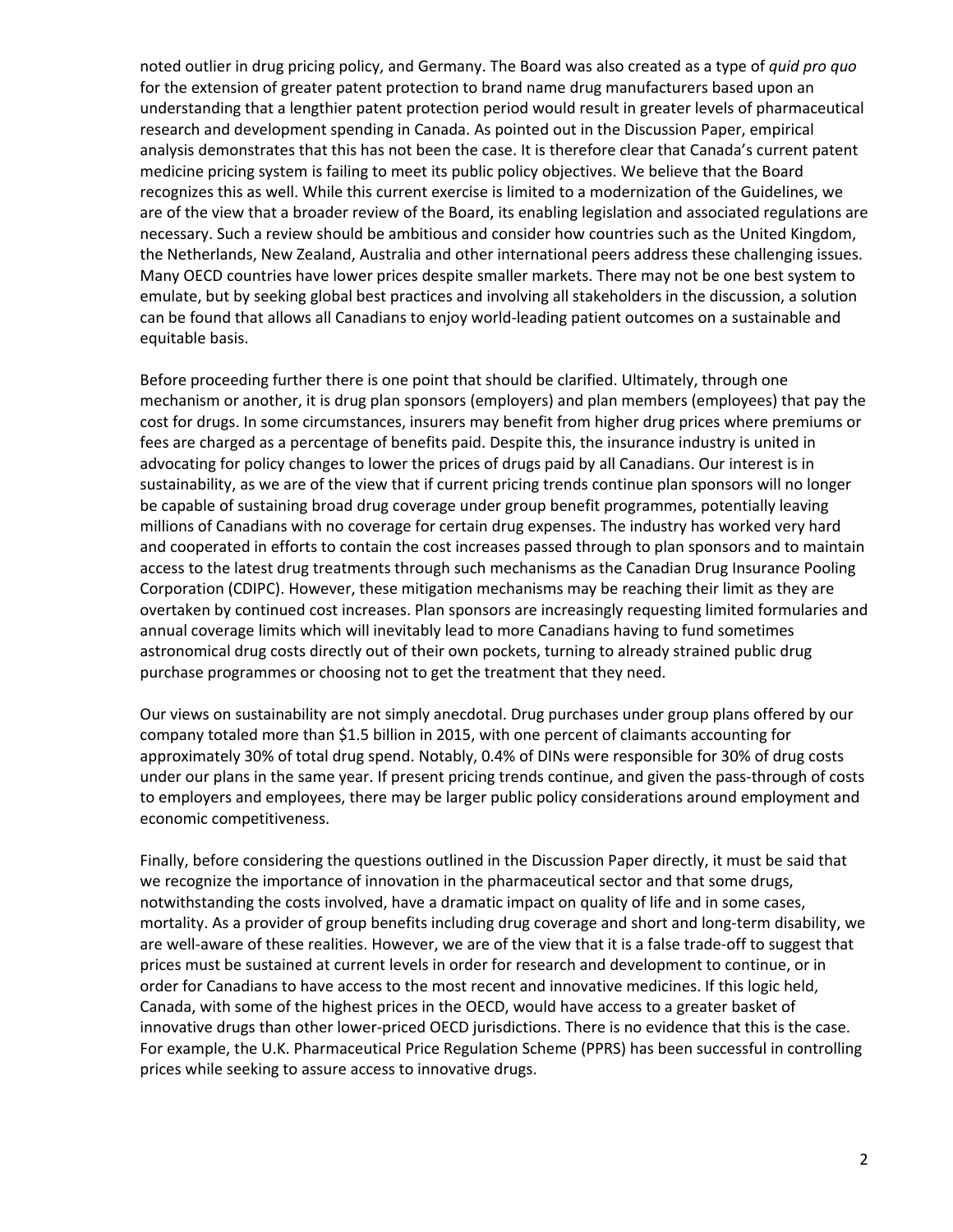It should be noted that our companies are members of the Canadian Life and Health Insurance Association (CLHIA). We participated in the development of and endorsed the CLHIA's response to this consultation. However, these issues are of such importance to our organization, and, we believe to all Canadians, that we feel it necessary to submit a response in our own capacity to support and expand upon the points raised by the CLHIA on behalf of the industry.

Our thoughts on the specific questions raised in the Discussion Paper are as follows:

# **1. What does the word "excessive" mean to you when you think about drug pricing in Canada today? For example:**

As the case law notes, the *Patent Act* (the Act) and associated regulations provide very little guidance as to the meaning of "excessive" (*Leo Pharma Inc. v. Canada (Attorney General)*, 2007 FC 306 (CanLII)), leaving the Board to exercise a high degree of discretion in making determinations regarding excessive pricing. The PMPRB Guidelines have been developed in part to assist the Board in the exercise of this discretion and focus on international price comparisons and the prices of drugs in a similar therapeutic class. Employing this concept of "excessive" has resulted in Canadian drug prices being the third highest in the OECD, making for a strong argument that the meaning of "excessive" as used by the Board should be reexamined. As mentioned above, Canadian drug prices have evolved so that 1% of claimants covered under our group benefit plans account for approximately 30% of drug expenditure. We would submit that at a very minimum, this suggests that the prices for drugs taken by this 1% may be excessive.

Some would argue that in a market economy any price that the market will pay would be a fair, nonexcessive price. This logic may be sound in the domain of consumer goods and services but it breaks down in the realm of medications that are in some instances necessary to maintain quality of life, if not life itself. Perhaps not all, but some medications can be considered necessities of life, leaving those that rely upon them vulnerable to the pricing power of monopolist providers. The fact that Parliament considered it necessary to create the PMPRB to protect Canadians from excessive drug prices is a public policy acknowledgment of this reality, as is the fact that almost all developed countries regulate drug prices to some degree.

Stepping back from the particulars of the pharmaceutical sector and thinking more broadly about the meaning of "excessive" and "excessive pricing" leads inevitably to considerations of cost, and this is part of the problem when considering what would be an excessive price for a drug. There is a lack of cost transparency with regard to pharmaceuticals. Some medications are undoubtedly very expensive to develop, test and bring to market; others, subsequent entry drugs for example, much less so. The PMPRB is tasked with determining maximum prices for products without any knowledge of the true cost of bringing those products to market.<sup>1</sup> Further, given the widespread practice of discounting of list prices, there is also no transparency with regard to actual prices in comparator countries.

There are other sectors where private sector companies provide goods that are considered necessities, namely utilities. Utility prices in Canada are highly regulated with an aim of safeguarding access while providing investors in a very capital intensive industry with a reasonable rate of return. It may be beyond the scope of the current reconsideration of the PMPRB Guidelines, but ultimately such a system may be the only way of ensuring Canadians access to needed drugs and the sustainability of public and private drug plans while appropriately compensating pharmaceutical investors and incenting innovation.

 $\overline{a}$ 

<sup>&</sup>lt;sup>1</sup> We note s. 88(1)(c) of the *Patent Act* which allows the Board by order to obtain information on research and development expenditure in Canada. This is unlikely to give a true picture of cost unless all development takes place in Canada.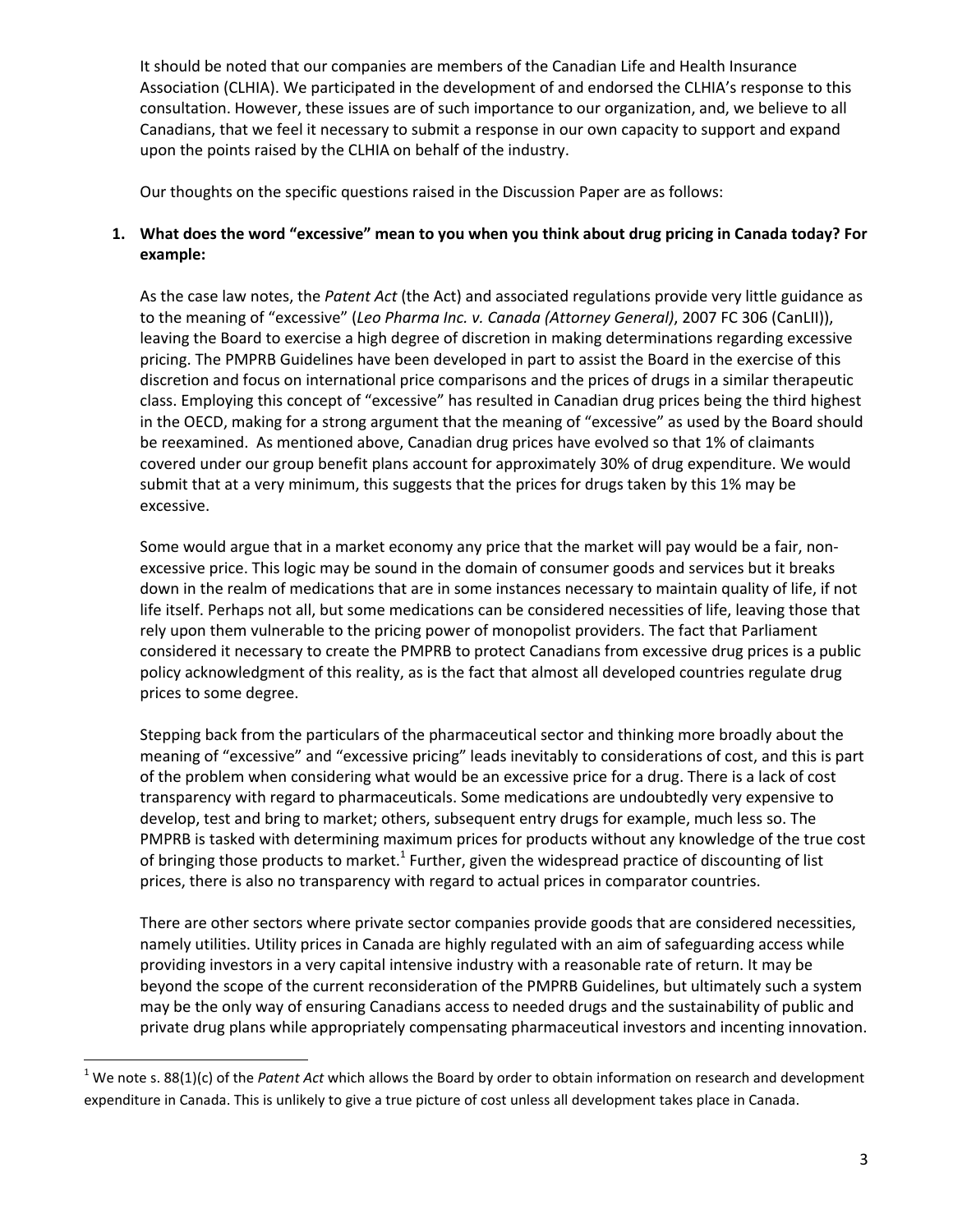The U.K. PPRS model with its emphasis not on price but rather on profitability and return on capital or return on sales may serve as an informative international precedent.

Finally on this point, regardless of any academic discussion of what "excessive" may mean in the context of drug prices, the fact is that when both public and private drug plans are unable to maintain plan members' access to drugs, as illustrated by the increasing use of restricted formularies and price caps, there is a problem with drug prices being too high.

# **a. Should a drug that costs more annually than a certain agreed upon economic metric be considered potentially excessively priced?**

This is difficult to answer without knowing what that metric might be. However, we would welcome a dialogue on this point and an examination of foreign practices such as the metrics created by the Institute for Clinical and Economic Review in the United States.

On the other hand, group benefit plan sponsors are essentially making such a determination by insisting on caps and limits in their plan designs. The economic metric in these situations is internal to the plan sponsor and reflects their ability or lack thereof to sustain ever-escalating costs.

# **b. Should a drug that costs exponentially more than other drugs that treat the same disease be considered potentially excessive?**

In the absence of dramatically improved efficacy, yes. No more efficacious should equal no higher cost. This would be the dynamic in any unregulated competitive market. In such a market a new entrant that was of no greater utility would be priced lower than incumbents in order to build market share. The fact that this is often not the case in the Canadian marketplace, and that new drugs with little marginal therapeutic benefit tend to be priced higher than existing equally effective treatments, is another illustration of problems with the current drug pricing system.

# **c. In considering the above two questions, does it matter to you if a very costly drug only treats a small group of patients such that it accounts for a very small proportion of overall spending on drugs in Canada?**

The question refers to so-called "orphan drugs," drugs that treat only a small number of people suffering from a rare disease or condition and that are typically quite expensive. It is our experience that orphan drugs, while targeting small numbers of patients, account for a disproportionate share of total drug costs. There is also the fact that when all of the "small groups of patients" that suffer from a rare disease or condition are considered together, the potential market for orphan drugs is approximately 10% of the population.

# **d. Conversely, if a drug's price is below an agreed upon metric and in line with other drugs that treat the same disease, should it be considered potentially excessive if it accounts for a disproportionate amount of overall spending on drugs in Canada?**

Please see the response about to question 1.c. We would also point out that a drug being priced in line with other drugs that treat the same disease is not necessarily an indication that the price is not excessive. It could be that all the drugs in questions are excessively priced.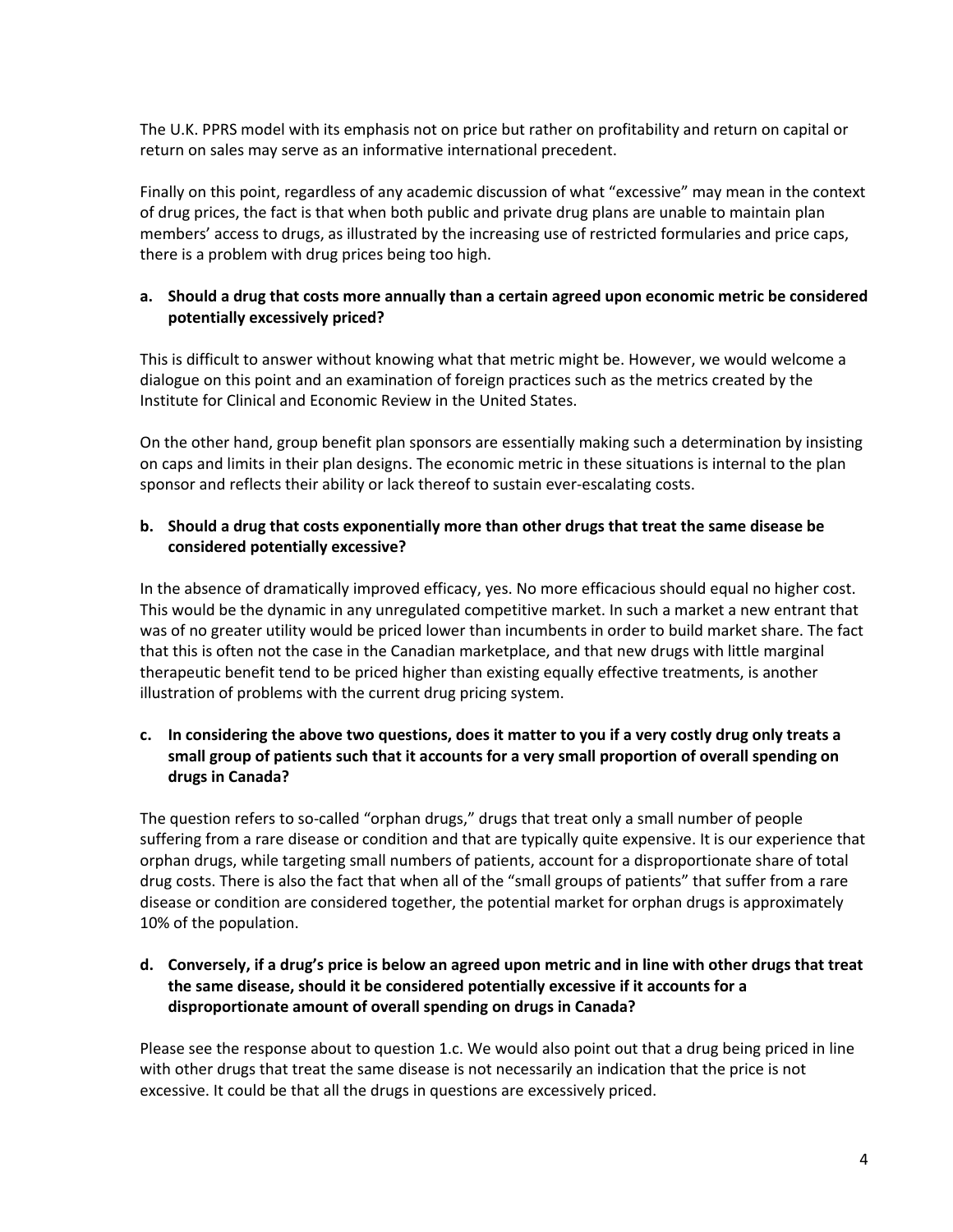## **e. What economic considerations should inform a determination of whether a drug is potentially excessively priced?**

Sustainability of both private and public drug plans should be considered when determining if a drug is excessively priced. All other questions such as price comparisons, efficacy or reasonable rates of return fade into irrelevance if prices are such that the drug in question will not be covered by a drug plan and will therefore be inaccessible to almost all Canadians.

# **2. Given that it is standard industry practice worldwide to insist that public prices not reflect discounts and rebates, should the PMPRB generally place less weight on international public list prices when determining the non-excessive price ceiling for a drug?**

To the extent that the PMPRB looks to other countries for pricing guidance, it should look to prices actually paid, not the marketing practices of the pharmaceutical industry. If actual prices paid in comparator countries are not available, the PMPRB model is based upon flawed information and unworkable. We question the validity of a system that looks to international prices in the absence of any knowledge of actual international prices. We would therefore suggest that not only should less weight be placed on international public list prices, but that no weight at all should be placed upon such fictions.

We note that the requirement for patentees to submit pricing information to the Board if they sell the drug in question in PMPRB7 countries arises from s. 4(1)(f)(iii) of the *Patent Medicines Regulations* (the Regulations) and the associated Schedule to the Regulations. Neither the Regulations nor the Act provide any guidance as to how the Board is to use this information: this is entirely at the discretion of the Board. In exercising this discretion the Board has created the Guidelines in order to provide a level of transparency and predictability. However, as the courts repeatedly point out, the Guidelines are not binding and too strict adherence to the Guidelines risks fettering the Board's discretion and duty to make a reasonable decision in light of all the circumstances. Further, the Board is empowered to make its own guidelines and change such guidelines subject to a requirement to consult per s. 96(5) of the Act. This leads to a number of conclusions with regard to the international price comparison model: 1) the only duty connected to the PMPRB7 arising at law is a duty on patentees to disclose pricing information in applicable circumstances, 2) the Board has the power to do with this pricing information whatever it determines to be appropriate. The lowest price of the seven countries could be looked to as a benchmark for "excessive," an average of the seven could be considered, the highest price could be backed out of the equation, all international prices could be discounted to take into account widespread discounting and the lack of price transparency, or the average of the seven could be compared with some other benchmark such as the OECD average, etc., all without changing Guidelines to which the Board is not bound, and 3) the Board is empowered to change its Guidelines as it sees fit in any case.

In the absence of greater statutory or regulatory guidance, when considering the international pricing information that patentees are require to provide, the Board should err on the side of protecting all Canadians from excessively-priced patent medicines in line with the PMPRB's consumer protection purpose.

**3. In your view, given today's pharmaceutical operating environment, is there a particular s. 85 factor that the Guidelines should prioritize or weigh more heavily in examining whether a drug is potentially excessively priced?**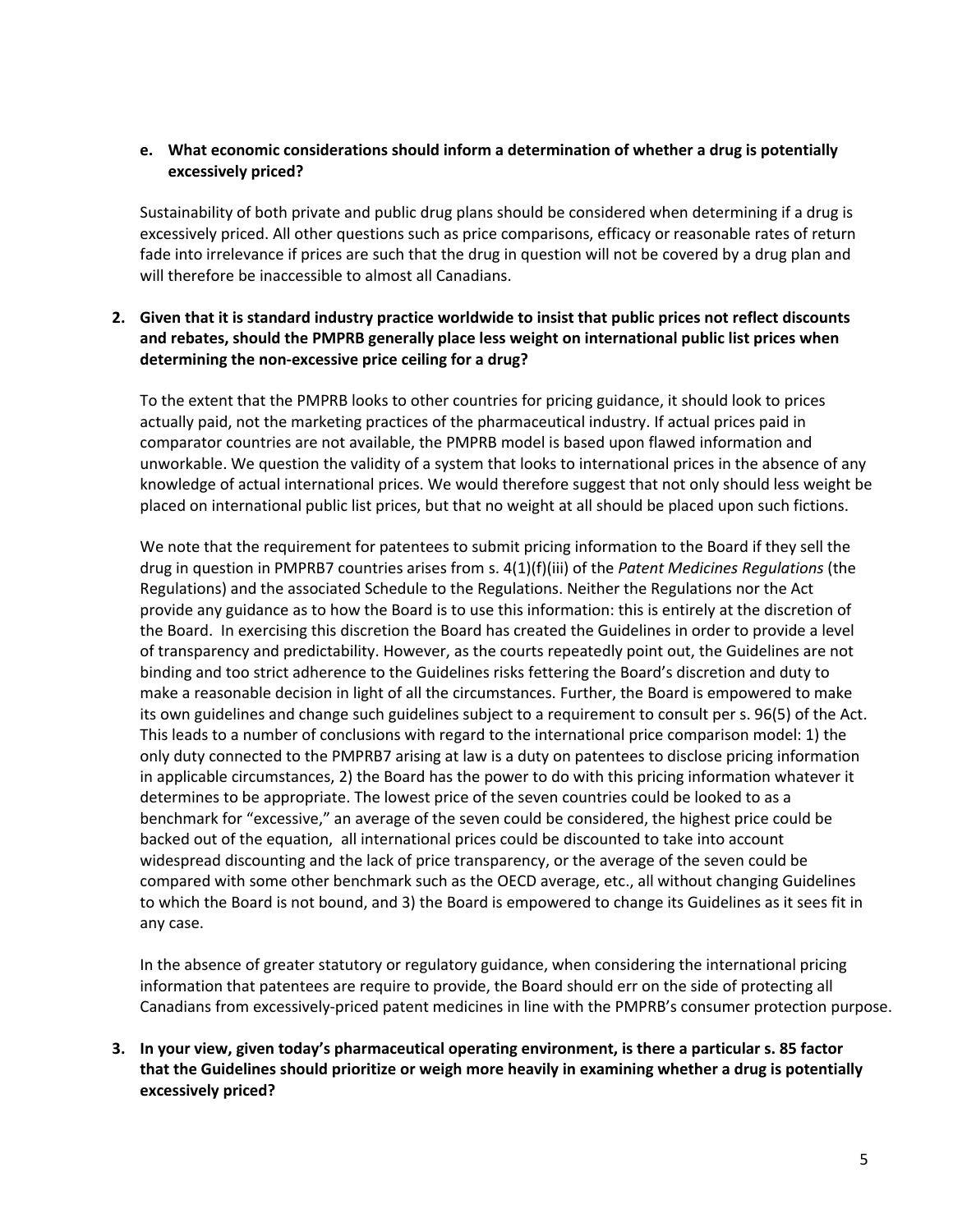Consistent with our response to Question 1, we are of the view that s. 85 (2)(a) (additional factors) and (3) (research costs) should be more heavily emphasized. Any consideration of research costs should exclude public funding (both domestically and globally) received in the development of the drug.

## **4. Should the PMPRB set its excessive price ceilings at the low, medium or high end of the PMPRB7 countries (i.e. the US, the UK, Sweden, Switzerland, Germany, France and Italy)?**

As suggested in our response to Question 2, the treatment of PMPRB7 pricing information is purely discretionary. However, within the confines of the question asked and again as indicated in our response to Question 2, the Board's consumer protection purpose suggests that the low end would be most appropriate. This view is fortified by two compelling factors: 1) the inclusion of the United States (the only OECD country without some type of regulation of drug prices) in the PMPRB7, distorts the average. It is clear that the U.S. is an outlier on drug prices and its inclusion among the comparator countries inflates the average and results in Canadians paying higher prices. We submit that as the home of many of the world's pharmaceutical manufacturers, U.S. public policy considerations around drug pricing are different from that of other OECD countries and that Canadian considerations are more in line with these other countries. We note also Guideline B.6.1. which states that, "Board Staff may exclude from the price tests any drug product identified for comparison purposes, both patented and non-patented, if it has reason to believe it is being sold at an excessive price." Given that U.S. drug prices are on average more than double the OECD average we would argue that they are *prima facie* excessive and should not be used in any international price comparison, and 2) the number of comparator countries is small. The addition of more countries would mitigate the impact of outliers and may be an alternative to excluding the United States. Adding countries such as Australia, New Zealand, the United Kingdom and the Netherlands to the list would make the comparison more representative of the OECD experience and result in Canadian prices closer to the OECD average. If Canadian prices reflected the OECD average, Canadians would pay approximately \$4.6 billion a year less for drugs.

## **5. Does the amount of research and development that the pharmaceutical industry conducts in Canada relative to these other countries impact your answer to the above question and if so, why?**

The PMPRB does not have an industrial development mandate, but rather a consumer protection mandate. Questions of industrial development fall to other branches of government. Therefore, we submit that consideration by the PMPRB of R&D spend, other than perhaps as a component of determining cost, is inappropriate. In any case, the empirical evidence as acknowledged by the Discussion Paper indicates that increasing drug prices have had no influence to increase R&D spending in Canada. In fact, the correlation is negative.

## **6. What alternatives to the current approach to categorizing new patented medicines (based on degree of therapeutic benefit) could be used to apply the statutory factors from the outset and address questions of high relative prices, market dynamics and affordability?**

As suggested in our responses above, and as echoed by the submission of the CLHIA, a regime based upon a reasonable rate of return for manufacturers may be the only manner by which all the competing interests can be balanced. Having said that, we would emphasize once again that what is needed is a very deep and thorough reconsidering of Canada's entire drug pricing system. All options should be on the table including regulatory and statutory changes.

Canada is not the first or only country to grapple with these issues and the experience of OECD peers should be looked to for best practices and lessons learned. All stakeholders including public and private buyers, brand name and generic manufacturers, patient advocacy groups and academia have a role in devising a drug pricing system that allows all Canadians regardless of their circumstances to enjoy the best patient outcomes on a sustainable basis.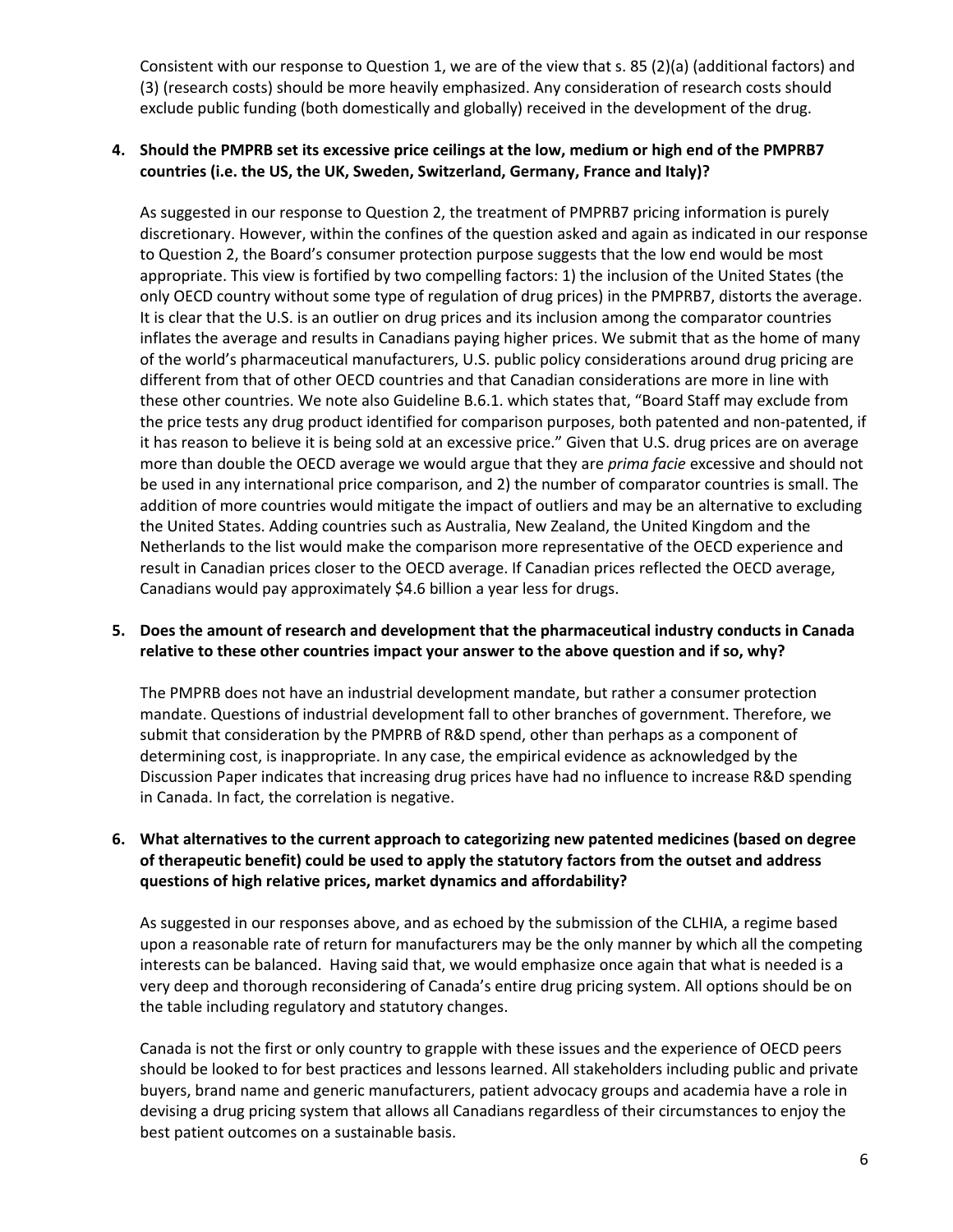## **7. Should the PMPRB consider different levels of regulatory oversight for patented drugs based on indicators of risk of potential for excessive pricing?**

As a financial institution we are familiar with the global trend toward risk-based regulation. It is a trend that we commend as it focuses regulatory resources where there is the greatest need. Such a risk-based approach would be consistent with the Board's mandate to protect Canadians from excessively-priced patent medicines.

## **8. Should the price ceiling of a patented drug be revised with the passage of time and, if so, how often, in what circumstances and how much?**

There are circumstances under which it would be appropriate for the Board to reconsider the price ceiling of a patented drug. The most obvious of these would be when subsequent therapeutic uses (indications) post initial fixing of the maximum price expands the market/demand for the drug, resulting in higher volumes and revenues for the manufacturer. Soliris serves as a good example. When initially approved in 2009 it was estimated that there were approximately 90 Canadians in the patient population. Subsequent indications with differing dosing protocols have effectively more than doubled the market for the drug with no reduction in price. To the contrary, the price in fact went up.

We recognize that a balance must be stuck when considering any impact of subsequent indications on the maximum non-excessive price. Manufacturers should be incented to seek approval for subsequent indications where there is demonstrated therapeutic value.

We question the practice of allowing annual price increases tied to the Consumer Price Index. This links the drug prices Canadians pay to a number of factors including monetary policy, the international balance of payments, commodity prices etc., that properly have nothing to do with a statutory pricing regime the purpose of which is to protect Canadians from excessive drug prices. Further, the experience with most products that are "innovative" is that they become less expensive over time as development costs are amortized, production volumes increase with wider adoption and competitors/imitators enter the market. This has not been the case with drugs in Canada. It may therefore be appropriate for the Board to reconsider prices on a regular and recurring basis, perhaps every five years, as a price that was not deemed excessive upon initial approval may become so due to subsequent developments.

Additional resources would likely be necessary if the PMPRB were to undertake more regular reviews. The Board would benefit from greater resources in any case as it operates in a space inhabited by some of the most well-resourced and sophisticated corporations in the world. An argument could likely be made that any additional resources dedicated to a more active and effective PMPRB would be more than recouped through lower drug prices.

## **9. Should price discrimination between provinces/territories and payer types be considered a form of excessive pricing and, if so, in what circumstances?**

The PMPRB's mandate is to protect Canadians from excessive patented drug prices. This applies to all Canadians in all provinces and territories and to all Canadians regardless of their coverage or lack thereof under a public or private drug plan. It is the reality of the current Canadian system that drug prices paid can be vastly different from one type of payer to another and from one jurisdiction to another. Those who pay the highest prices are usually the middle-income uninsured who are too young to qualify for public plans. This is a zero sum game from an economic and public policy perspective with those paying less effectively being subsidized by those who pay commensurately more.

In common with almost every other developed country, Canadian drug prices are not purely a function of market dynamics but rather are the product of a state-imposed regulatory scheme. This regulatory